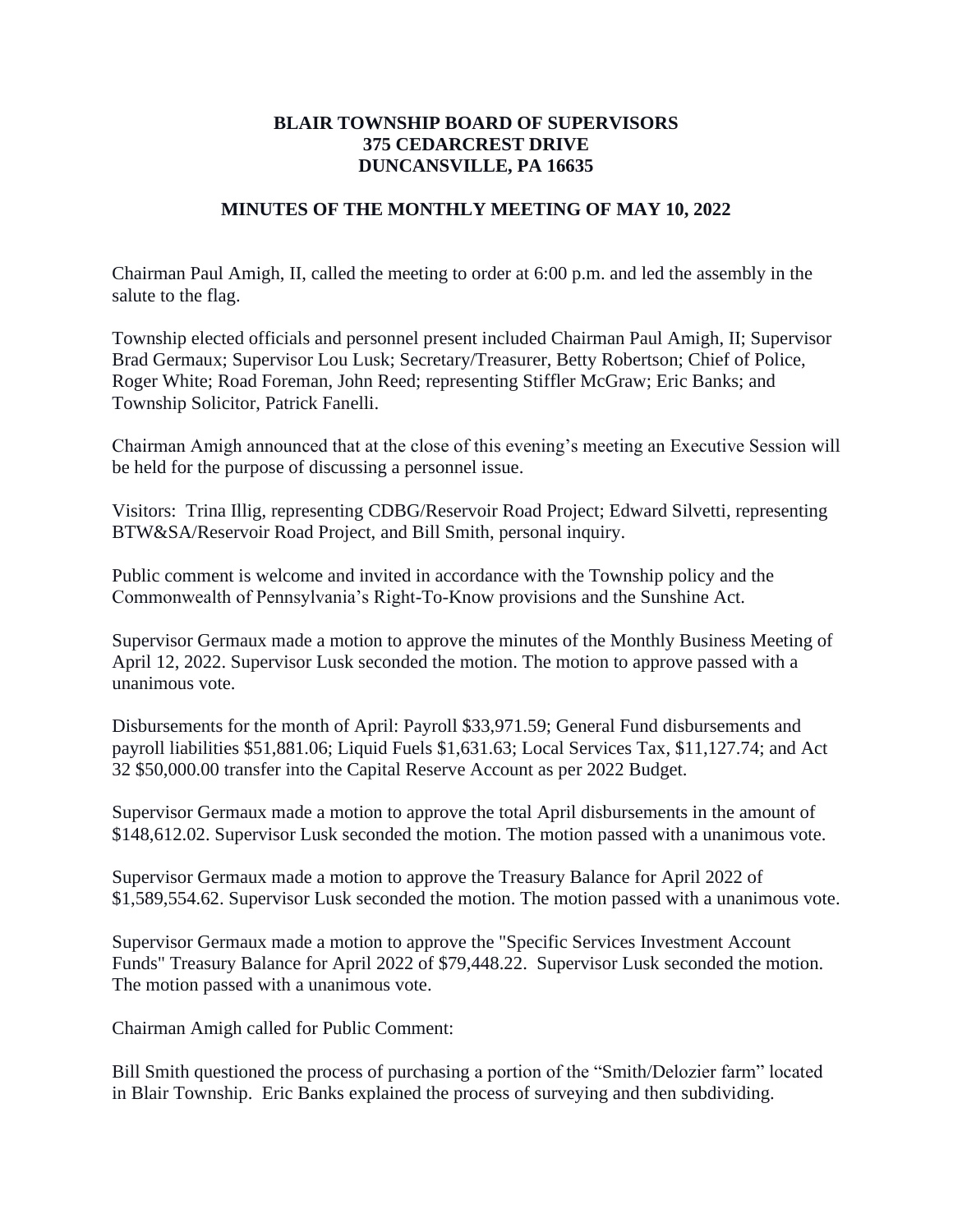There being no further public comment, Chairman Amigh proceeded with the agenda.

BTW&SA Secretary/Treasurer, **Ed Silvetti**; regarding the **Reservoir Road Sewer Extension** project and the use of **CDBG** funds. He noted the threshold for income eligibility survey responses has not been met. **Trina Illig**, County of Blair Grants Coordinator; confirmed, quoting mailout and response numbers. Eighty-three surveys have not responded. Mr. Silvetti reaffirmed that the CDBG grant is controlled by the Supervisors, not the BTW&SA. He drafted a simpler letter to be sent to the non-respondents, stating the longer it is left go the less likely they are to respond, removing the eligibility of using the CDBG funds for the project. Trina stated that the next step is door-to-door. She explained the Township's Entitlement status as well as the state's Competitive CDBG funding, which is overseen by the County, noting there is an abundance of competitive money available right now for water and sewer projects.

Supervisor Lusk made a motion to **approve sending out the letter** as requested by Ed Silvetti to the non-respondent households. Brad Germaux seconded the motion. Trina and Betty will go door to door in June. The motion passed with a unanimous vote.

Unrelated, Mr. Silvetti questioned the City of Altoona's proposed use of ARP funds towards their IRC stormwater obligation, noting it is a question for the city's solicitor.

No new information was received on the **Longshadow & 26 Stone Stand Subdivision** Plan as prepared by Jeff Gunnett on behalf of Thomas Mongold. Eric Banks recommended that the Supervisors table the plan.

Supervisor Germaux made a motion to table the plan. Supervisor Lusk seconded the motion. The motion to **table** the **Longshadow & 26 Stone Stand Subdivision Plan** passed with a unanimous vote. The municipal review period will end on 06/22/2022.

A request for a **285-day review period extension** from the **Mattern Woods Subdivision**  developer, Jeff Long, was discussed in great length. The Supervisors are concerned with setting precedent with future development. The review comments as outlined in the Stiffler McGraw letter of January 31, 2022, remain unanswered. The current municipal review period will end May 13, 2022.

Chairman Amigh made a motion to approve a request for a 95-day extension with the condition that if the developer does not approve the extension the plan will be deemed rejected. Supervisor Germaux seconded the motion. The motion to **approve a request for a 95-day extension** for the **Mattern Woods Subdivision**, **conditional** on the **developer's approval**, passed with a unanimous vote.

Eric Banks briefly introduced the **Mezzy Court Subdivision & Side Lot Addition** plan as prepared by Todd Beiswenger on behalf of John Castle. This is a proposed 3-lot subdivision off Hamer Drive. Stiffler McGraw issued a review letter May 3<sup>rd</sup>, 2022.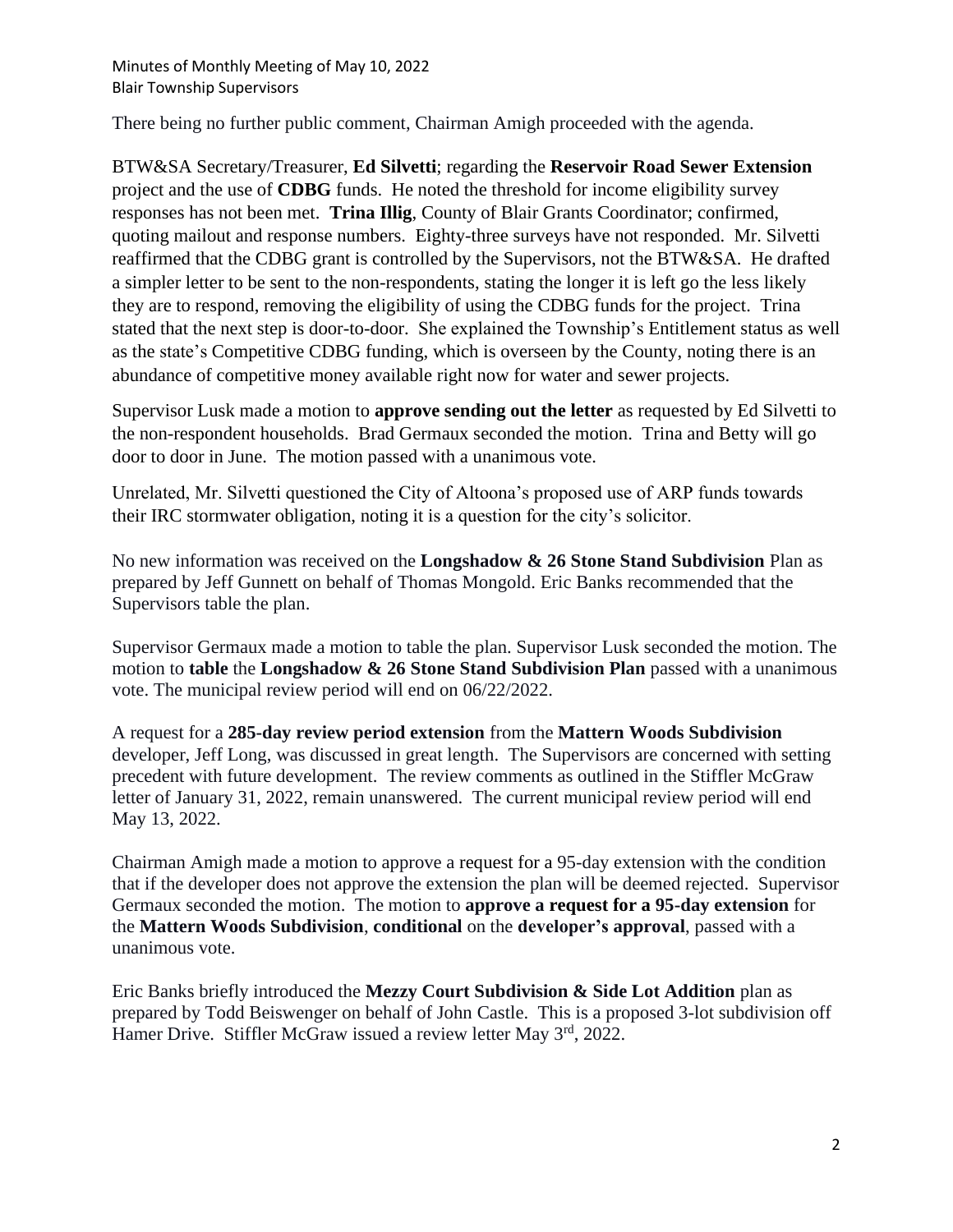Supervisor Germaux made a motion to **table** the **Mezzy Court Subdivision & Side Lot Addition** plan. Supervisor Lusk seconded the motion. The motion to table the plan passed with a unanimous vote. The municipal review period will end 08/13/2022.

O'Reilly Auto Parts is requesting Bond release. Eric Banks inspected the site on April 25<sup>th</sup>. His report indicates the following concerns, the site is not completely stabilized, the highest 6" diameter orifice appeared to be plugged in the stormwater outfall structure, and connection to the inlet could not be confirmed due to a silt sack. The developer did not contact Stiffler McGraw to inspect the underground stormwater management facility during construction. It is recommended that O'Reilly provide the Township an as-built plan of the stormwater facility. The plan must be certified, signed and sealed by professional engineer licensed in Pennsylvania, indicating that the underground stormwater management facility and the associated storm sewer system were built per the approved plans and specifications. Considering the review comments, the engineer recommended that the O'Reilly Auto Parts bond is reduced from \$295,459.62 to \$61,403.00.

Supervisor Germaux made a motion to **reduce** the **O'Reilly Auto Parts bond** from \$295,459.62 to **\$61,403.00**. Supervisor Lusk seconded the motion. The motion to reduce the bond passed with a unanimous vote.

Supervisor Germaux made a motion to **approve** the **Richard A. & Judith R. Craft**, 117 McDonald Drive, **rear set back variance request**. Supervisor Lusk seconded the motion. The request was reviewed by Solicitor Fanelli and is in order. The motion to approve the Craft rear set back variance request passed with a unanimous vote.

Chairman Amigh updated on **Comcast**'s plan to provide their services to the Township. **Cohen**  Law Group is presenting the opportunity for the Township to join with other municipalities in the Blair County Consortium, contracting with the Cohen Law Group in Franchise Agreement negotiations with Comcast. To date, some municipalities indicated that the Cohen Group will represent them, others are relying on their Solicitor, while others remain undecided. The current ABB/Breezeline Franchise Agreement was negotiated by the Cohen Law Group for Blair Township. The Franchise Agreement with ABB/Breezeline and Comcast, as the Township understands, is to be mirrored. The Franchise Agreements between the providers are to provide the same benefits. Chairman Amigh, to expedite the Comcast project, feels it may be beneficial to have Solicitor Fanelli review the Agreement. He requested the opinion of the other Supervisors. Solicitor Fanelli commented that the Cohen Group specializes in these negotiations and that they are familiar with the unique terms that are common in the industry. He said since the Agreements need to be consistent with each other, the factor of the legal requirements are already dictated for the Township by what is currently in the ABB/Breezeline Agreement.

Supervisor Lusk made a motion to rely on the **Solicitor, Patrick Fanelli**, to negotiate the **Comcast Franchise Agreement** for Blair Township. Supervisor Germaux seconded the motion. The motion passed with a unanimous vote.

Supervisor Germaux made a motion to **approve** the **2022-2023 Penn DOT Municipal Winter Traffic Services Agreement**. Supervisor Lusk seconded the motion. John Reed explained that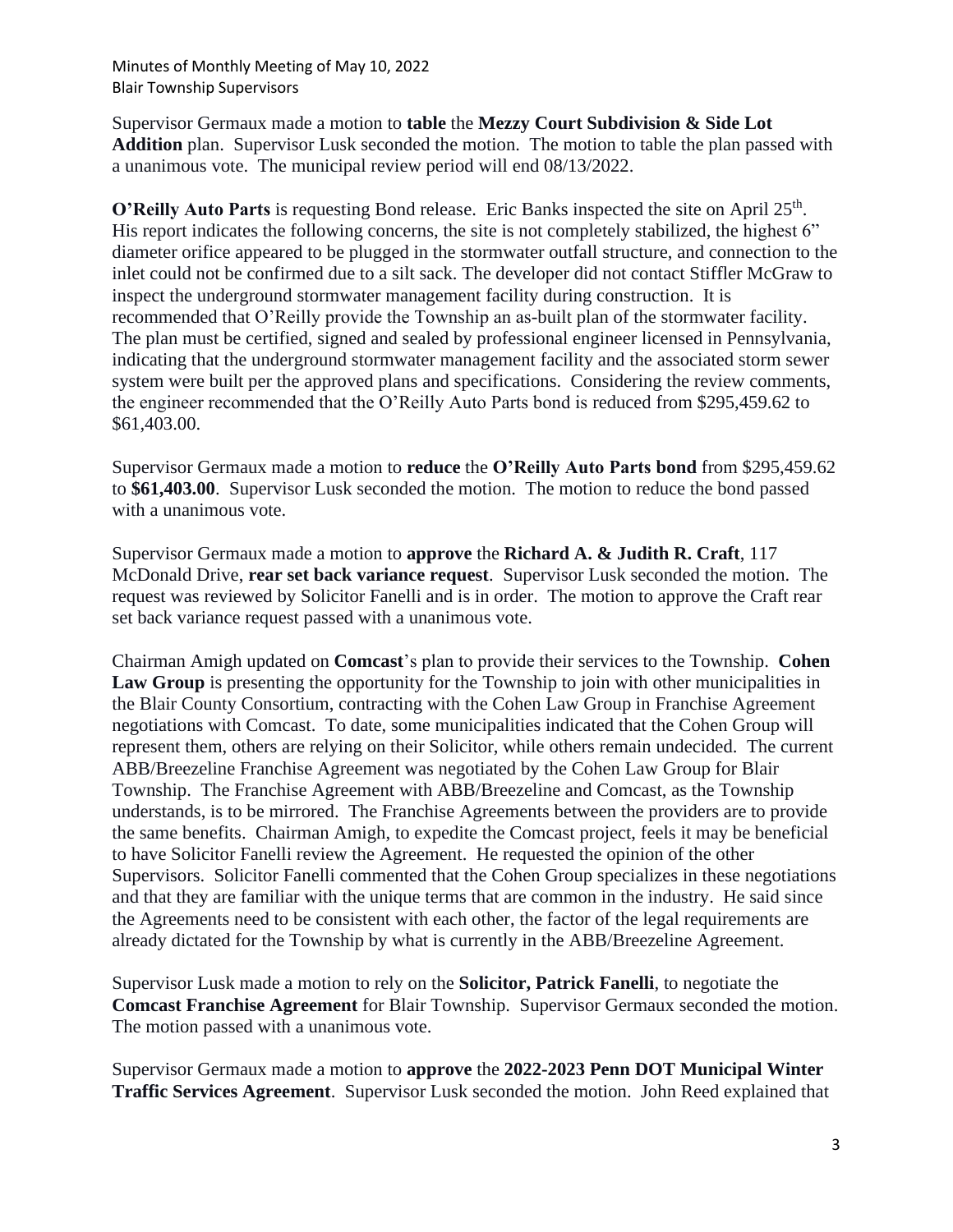the Agreement covers the Penn DOT section of Newry Lane from Lawrence Drive to the Borough of Hollidaysburg line. The motion to approve the 2022-2023 Agreement passed with a unanimous vote.

Chairman Amigh made a motion to approve the Enhanced Coverage Request as requested by Dennis Estep of Geeseytown Volunteer Fire Company. Supervisor Germaux seconded the motion. The Supervisors believed the change allowed more services to be pulled into an individual need, and that it really did not benefit one volunteer fire company over another. The motion to **approve** the **Enhanced Coverage Request** passed with a unanimous vote.

Supervisor Germaux made a motion to accept the low bid provided by Heaton Construction, Inc. for the **2022 Line Painting Project**. Supervisor Lusk seconded the motion. Two bids were received, Heaton Construction, Inc. **\$15,168.18** and Alpha Space Control Co., Inc. \$15,761.95. Pre-award, John confirmed that the icons would be painted at night. The motion to **accept** the low bid provided by **Heaton Construction** passed with a unanimous vote. Supervisor Lusk suggested the use of the new glow in the dark line painting. John stated that the paint had to be Penn DOT specified in order to use Liquid Fuels.

Betty explained that Roger Peacock witnessed the **Stone Bid Opening** as 2:15 p.m. today, May  $10<sup>th</sup>$ , no other public attended. The bid results were split. Grannas Bros. bid low on the  $2A$ Subbase and New Enterprise bid low on the Anti-skid and AASHTO #1. Solicitor Fanelli confirmed that the bid was bid as three separate items.

Supervisor Germaux made a motion to approve the bid submitted by Grannas Bros., for the 2A Subbase Limestone. Supervisor Lusk seconded the motion. The motion to **approve** the bid provided by **Grannas Bros**., for **2A Subbase Limestone** at the delivered price of \$12.25 per Ton passed with a unanimous vote.

Supervisor Lusk made a motion to approve the bid submitted by New Enterprise for the Anti-Skid and the AASHTO #1 Stone. Supervisor Germaux seconded the motion. The motion to **approve** the bid provided by **New Enterprise** for **Anti-Skid** at the delivered price of \$19.90 per Ton and **AASHTO #1** at the delivered price of \$14.65 per Ton passed with a unanimous vote.

Eric Banks reported on the **HVAC** progress. The Police Department HVAC is expected to be ready to go out for bid next week. Eric confirmed that the contractors could be invited to the Municipal Office in case there are questions. He also asked if the covering is to remain on the outside unit. The covering is to be removed. Chief White confirmed that no clearances would be needed to work in the Police Department as long as an Officer was present. Eric said that they are looking at mid-summer to proceed with the Municipal Office side.

Chairman Amigh made a motion to approve an hourly pay rate increase to \$15.00 per hour for Todd Lynn, effective April 02, 2022. Supervisor Germaux seconded the motion. This was discussed at the Executive Session of April 12, 2022. The motion to approve the **hourly pay rate increase** for **Todd Lynn** passed with a unanimous vote.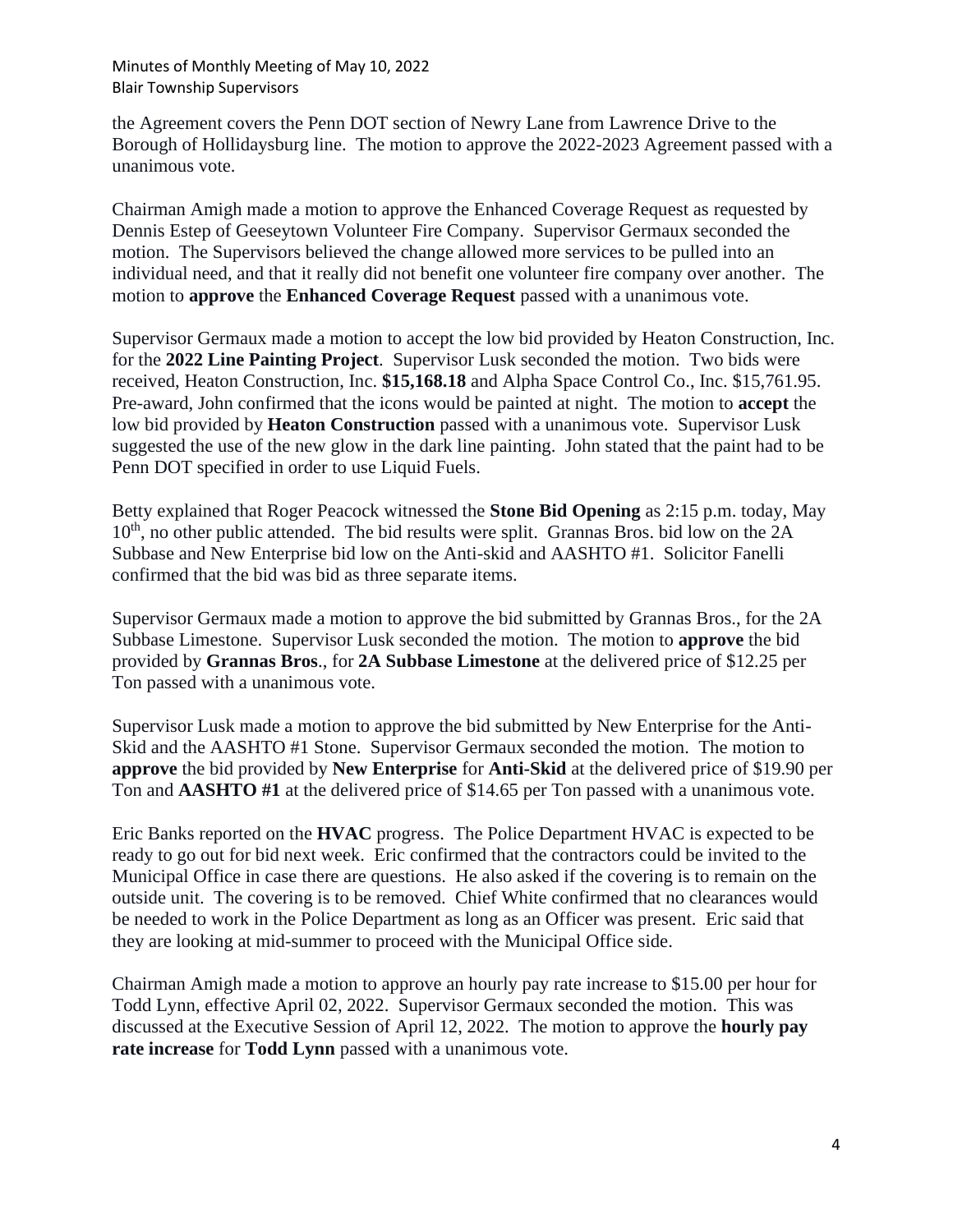Chief White announced that Mayor Fritz of the **Borough of Duncansville** met with him and Betty to discuss the possibility of the Township providing the Borough with **police services**. This was simply informational and is being mentioned as a matter of record. Chief White explained that theories, options, and scenarios were discussed. No specific offers were made. Chief White questioned the effect on the Collective Bargaining Agreement. Solicitor Fanelli stated that generally there is not an inherent need to modify the Collective Bargaining Agreement. The Borough will contact the Township should they want to discuss this further.

The Township was contacted by an individual interested in purchasing the property owned by Blair Township at the base of Chimney Rocks. The deed includes many restrictions, and the Chimney Rocks location also causes angst with the Historical Society. Supervisor Germaux made a motion not to sell the Chimney Rocks property. Supervisor Lusk seconded the motion. The motion **not to sell** the **Chimney Rocks property** passed with a unanimous vote.

## INFORMATIONAL ITEMS:

Solicitor Fanelli requested direction as to whether the draft **Harvest Glen Developer's Agreement** is to be forwarded to the developer. The draft, as previously provided to the Supervisors and Ben Piper at Keller Engineers, will be used as a starting point for discussion. Ben Piper has not commented on the draft agreement. The NPDES Permit has expired and needs to be applied for by the developer. The Supervisors agreed to have Solicitor Fanelli forward the draft Developer's Agreement to S & A Homes in order to start the process.

Chairman Amigh was unable to contact the **Verizon Wireless Government Representative** but will continue to make an effort.

Chairman Amigh attended the May BTW&SA Meeting. He confirmed that the Township is fine with the requested adjustments to the **parking lot**, as they suggested. He instructed BTW&SA to coordinate well ahead of time with the Township. The changes requested are to be discussed with John Reed before they are decided upon.

Announcement: Senator Ward is hosting an **Emergency Services Workshop** on June 9<sup>th</sup> at 6:00 p.m. at the Smithfield Fire Company, Huntingdon, PA. Township officials are encouraged to attend.

Chairman Amigh commented that he has concerns relating to access to the office area, especially now that a new employee is to be onboard. Chairman Amigh made a motion to approve to order and place "Authorized Personnel Only" signs specifically on the General Office Door, as well as the Highway Garage entrance. Supervisor Germaux seconded the motion. Chief White stated that his agrees with the decision. The motion to **approve** the placement of "**Authorized Personnel Only"** signs on the **General Office** door and the **Highway Garage** entrance passed with a unanimous vote.

**Jim Gregory** addressed the Supervisors noting that he is looking forward to continuing to serve as our State Representative. He is requesting consideration as a candidate at the upcoming election.